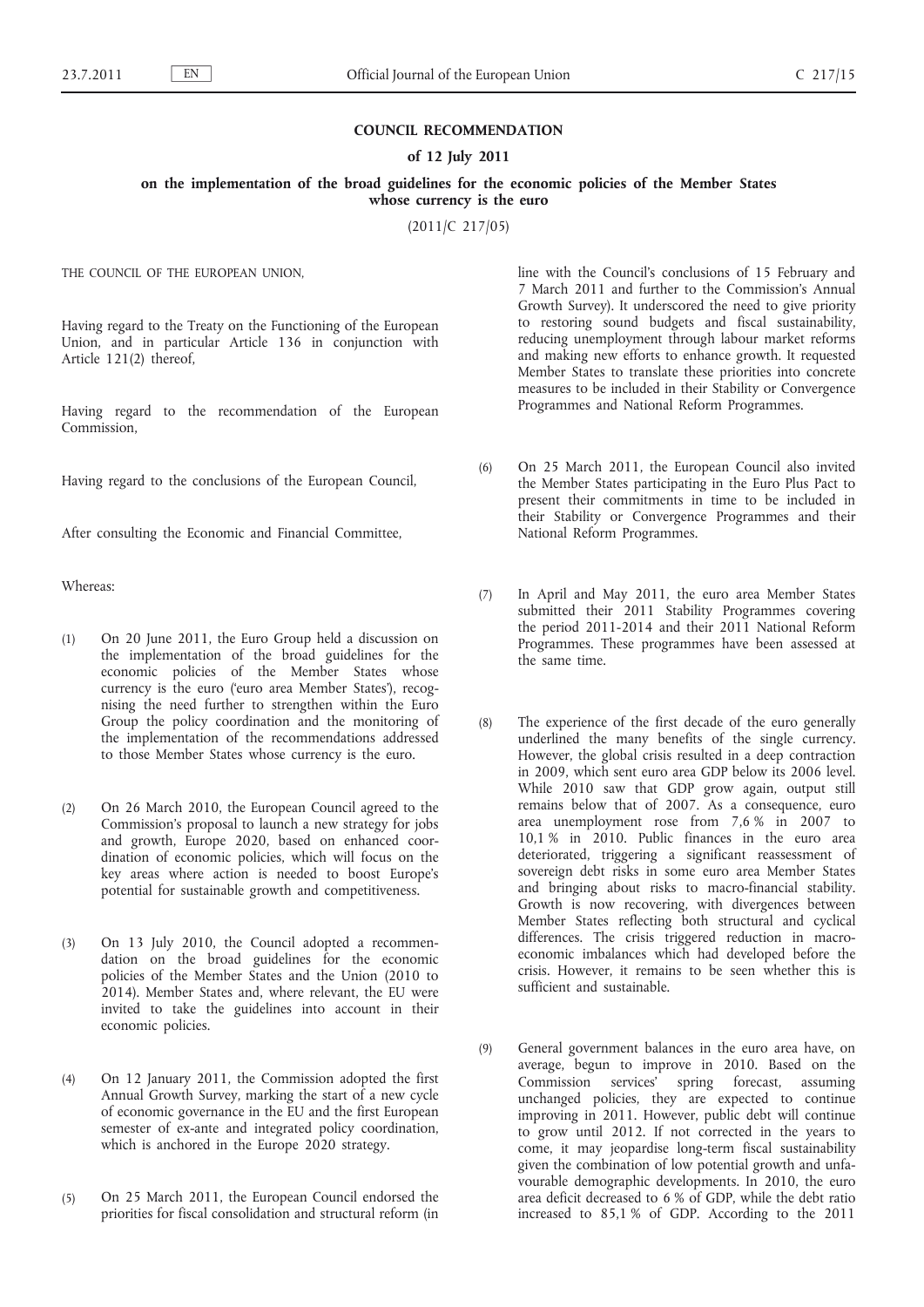Stability Programme targets, the euro area deficit would fall to 1,3 % of GDP in 2014 and the debt ratio would begin to decline again to below 85 % of GDP in 2014, after peaking in 2012. Such a path of fiscal consolidation for the euro area as a whole would be compatible with the agreed exit strategy and the need to return to sound public finances in the context of a strenghtening recovery. The planned emphasis of consolidation on expenditure reduction relative to tax increases enhances the likelihood of its success. Still, the effective implementation of some measures remains to be confirmed. Moreover, several euro area Member States have recently implemented new fiscal rules or announced the strengthening of existing ones, but these could in some euro area Member States require additional measures to be fully effective. In view of ageing populations, reforms of pensions and social security systems are not yet sufficient to ensure overall long-term fiscal sustainability.

- (10) The EU policy response has brought improvements to the functioning and stability of the financial system. Challenges in the financial sector in several euro area Member States include banks' exposure to further losses on their asset holdings or a tightening of conditions on refinancing markets, the continuation of banking sector restructuring and recapitalisation. As conditions in the financial sector stabilise, public sector support to the banking sector will need to be phased out, while having due regard to the particular circumstances within the banking sectors of Member States. Addressing these challenges will help reduce uncertainties about contingent public liabilities.
- (11) Improvements in productivity and competitiveness and removing structural impediments to private domestic demand are needed to increase the growth potential of the euro area and to address the macroeconomic imbalances within the euro area. In this respect, euro area Member States announced a number of structural reforms in their National Reform Programmes. However, there are still shortcomings on measures needed to improve the functioning of their product and labour markets, notably regarding service sectors, growthfriendly fiscal consolidation, and the wage setting systems.
- (12) In order to ensure the proper functioning of EMU, euro area Member States are under a particular obligation to regard their economic policies as a matter of common concern due to the potential for spillover effects among countries sharing a common currency. Therefore, a more comprehensive and permanent overhaul of economic policy coordination at the EU and euro area level have proved necessary in light of the crisis and the current challenges. The integrated annual surveillance cycle enshrined in the 'European Semester', the strengthened economic governance framework, the creation of the

European Systemic Risk Board and the European supervisory agencies, and the European Stability Mechanism are essential elements some of which remain to be fully adopted and/or implemented. The 'Euro Plus Pact' further reinforces this framework.

(13) The Commission has assessed the Stability Programmes and the National Reform Programmes of the euro area Member States, taking into account the need to reinforce the overall economic governance of the euro area. It considers that strict adherence to budgetary targets, with a reinforcement in some euro area Member States, and further measures to strengthen fiscal rules and sustainability are required. Additional steps should also be taken to improve financial stability, growth-friendly tax reforms and consolidation measures, wage setting mechanisms, competition in service sectors, and the implementation of the Euro Plus Pact,

HEREBY RECOMMENDS that the Member States whose currency is the euro take action within the period 2011-2012 to:

- 1. Strictly adhere to the budgetary targets set out in their 2011 Stability Programmes as well as the Memoranda of Understanding in Member States receiving EU/IMF financial assistance and, where applicable, reinforce consolidation efforts in line with the opinion delivered by the Council. In particular, ensure adequate fiscal efforts with a view to correcting excessive deficits and approaching medium-term budgetary objectives. Use any fiscal windfalls to accelerate adjustment. This should also help to improve public debt dynamics.
- 2. Ensure fiscal discipline at both national and subnational levels, notably by introducing or reinforcing sufficiently strong and binding fiscal frameworks.
- 3. Continue to implement reforms to social security systems that ensure fiscal sustainability with due regard to the adequacy of pensions and social benefits, notably by aligning pension systems with the national demographic situation.
- 4. Improve the functioning and stability of the financial system, following up immediately on the forthcoming EU-wide stress tests to ensure that the banking sector continues to strengthen its resilience to possible further losses or funding constraints and that non-viable financial institutions are able to restructure or exit the market without creating undue tensions on financial markets.